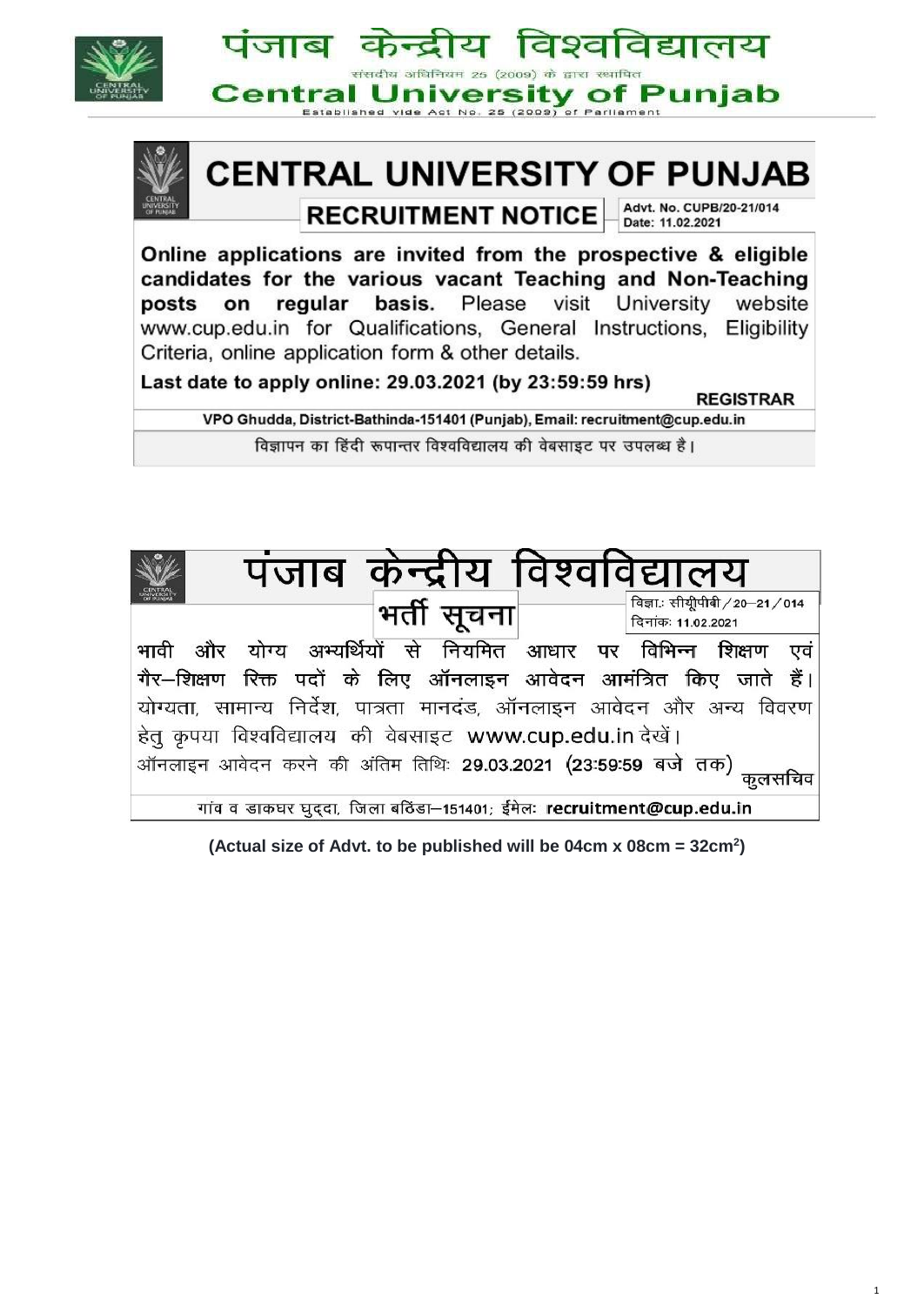

# **RECRUITMENT FOR VARIOUS TEACHING POSITIONS**

## **Updated as per Corrigendum dated 03-03-2021**

## **Advt. No: CUPB/20-21/014 Dated 11.02.2021**

The Central University of Punjab, Bathinda (CUPB) invites applications from eligible candidates for the regular posts of Professors (Entry pay of Rs. 144200/- in the Academic Pay level 14 as per 7<sup>th</sup> CPC), Associate Professors (Entry pay of Rs. 131400/- in the Academic Pay level 13A as per 7<sup>th</sup> CPC) and Assistant Professors (Entry pay of Rs. 57700/in the Academic Pay level 10 as per  $7<sup>th</sup>$  CPC) as per following details: **VACANT POSITIONS**

|             |                                               |                                   |                          | , AUAN I I UUITIUNU                  |                                      |                                                                |                                                              |  |
|-------------|-----------------------------------------------|-----------------------------------|--------------------------|--------------------------------------|--------------------------------------|----------------------------------------------------------------|--------------------------------------------------------------|--|
| <b>S.N.</b> | <b>Department</b>                             |                                   | Professor                | <b>Associate</b><br><b>Professor</b> | <b>Assistant</b><br><b>Professor</b> | <b>Physical Requirement</b>                                    | <b>Categories of</b><br><b>Disabled</b><br>suitable for jobs |  |
| 1.          | Zoology                                       |                                   |                          | 1-OBC                                |                                      | S,ST,W,RW,MF,SE,H,C                                            | BLA.OL.OA.OAL                                                |  |
| 2.          | Applied<br>a) for Food                        |                                   |                          | $1-SC$                               |                                      | S, ST, W, RW, MF, SE, H, C                                     | BLA.OL.OA.OAL                                                |  |
|             | Agriculture                                   | Science &<br>Technology           | $1 - ST$                 |                                      |                                      |                                                                |                                                              |  |
|             |                                               | b) for<br>Agribusiness            |                          | 1-OBC                                | $\blacksquare$                       | S, ST, W, RW, SE, H, C                                         | BL. OA. OL.                                                  |  |
| 3.          | Biochemistry                                  |                                   |                          | $1-UR$<br>1-OBC                      |                                      | S. ST KC MF SE.C                                               | OA.OL.L                                                      |  |
| 4.          | Microbiology                                  |                                   |                          | $1-UR$<br>1-OBC                      | 1-OBC                                | S, ST, W, RW, MF, SE, H, C                                     | BLA.OL.OA.OAL                                                |  |
| 5.          | Sc.<br>Pharma.<br>Products                    | and<br>Natural                    | 1-OBC                    |                                      | $1-UR$<br>$1-SC$                     | S, ST, W, RW, MF, SE, H, C                                     | BLA.OL.OA.OAL                                                |  |
| 6.          | Pharmacology                                  |                                   | 1-EWS                    | $1-SC$                               |                                      | S, ST, W, RW, MF, SE, H, C                                     | BLA.OL.OA.OAL                                                |  |
| 7.          | <b>Computational Sciences</b>                 | (Computational Physics desirable) | 1-EWS                    | 1-OBC<br>$1-SC$                      | $1-UR$                               | S, ST, W, RW, MF, SE, H, C                                     | BLA.OL.OA.OAL                                                |  |
| 8.          | <b>Mathematics and Statistics</b>             |                                   |                          | 1-OBC                                |                                      | Maths:S,ST,W,RW,SE,H,C<br>Stats.:S,ST,W,BN,KC,CL,J<br>U, SE, C | Maths: BL. OA. OL.<br>Stats.: OA.OL                          |  |
| 9.          | Physics                                       |                                   | $\overline{\phantom{a}}$ | $\overline{\phantom{a}}$             | $1 - ST$                             | S, ST, W, RW, MF, SE, H, C                                     | BLA.OL.OAOAL                                                 |  |
| 10.         | Botany                                        |                                   | $1-UR$                   |                                      | $1-UR$<br>$1-SC$                     | S, ST, W, RW, MF, SE, H, C                                     | BLA.OL.OAOAL                                                 |  |
| 11.         | Computer<br>Technology                        | Science<br>and                    | 1-OBC                    | $\sim$                               | $1-UR$                               | S. ST.W .BN. MF. SE. C                                         | OA.OL.BL                                                     |  |
| 12.         | Environment<br>Sciences<br>$\&$<br>Technology |                                   | $\bar{a}$                | $\blacksquare$                       | $1-UR$                               | S, ST, W, RW, MF, SE, H, C                                     | BLA.OL.OAOAL                                                 |  |
| 13.         | Geography                                     |                                   | 1-PwD-E                  | $1-UR$<br>$1 - ST$                   |                                      | S.ST.W.H.C.RW                                                  | <b>BLA.OL</b>                                                |  |
| 14.         | Geology                                       |                                   | 1-OBC                    |                                      | $2$ -UR                              | S, ST, W, RW, MF, SE, H, C                                     | BLA.OL.OAOAL                                                 |  |
|             |                                               |                                   |                          |                                      | 1-EWS                                |                                                                |                                                              |  |
| 15.         | &<br>South<br><b>Studies</b>                  | Central<br>Asian                  | 1-OBC                    | 1-EWS                                | $1-SC$                               | S.ST.W.H.C.RW                                                  | BLA.OL. B.LV                                                 |  |
| 16.         | History                                       |                                   |                          | $1-OBC$<br>$1-ST$                    | $1-OBC$                              | S.ST.W.H.C.RW                                                  | BLA.OL. B.LV                                                 |  |
| 17.         | <b>Economic Studies</b>                       |                                   | 1-OBC                    | $\omega$                             | $1-UR$                               | S.ST.W.H.C.RW                                                  | BLA.OLB.LV                                                   |  |
| 18.         | Sociology                                     |                                   | 1-OBC                    | 1-EWS<br>$1-SC$                      | $1-ST$                               | S.ST.W.H.C.RW                                                  | BLA.OL.B.LV                                                  |  |
| 19.         | Human<br><b>Molecular Medicines</b>           | Genetics<br>and                   | $\overline{\phantom{a}}$ | $\overline{\phantom{a}}$             | $1-UR$<br>$1-SC$                     | S, ST, W, RW, MF, SE, H, C                                     | BLA.OL.OAOAL                                                 |  |
| 20.         | Hindi                                         |                                   | $1$ -UR#                 | 1-OBC                                | 1-OBC<br>1-PwD-E                     | S.ST.W.H.C.RW                                                  | BL.OA.OL.OAL.B.LV                                            |  |
| 21.         | Library & Information Science                 |                                   | $1-SC$                   | 1-OBC<br>1-EWS                       | 1-OBC<br>$1 - ST$<br>1-EWS           | S, ST, W, RW, MF, SE, H, C                                     | BLA.OL.OAOAL                                                 |  |
| 22.         | English                                       |                                   |                          |                                      | $1-UR$<br>$1-OBC$                    | S.ST.W.H.C.RW                                                  | BL.OA.OL.OAL.B.LV                                            |  |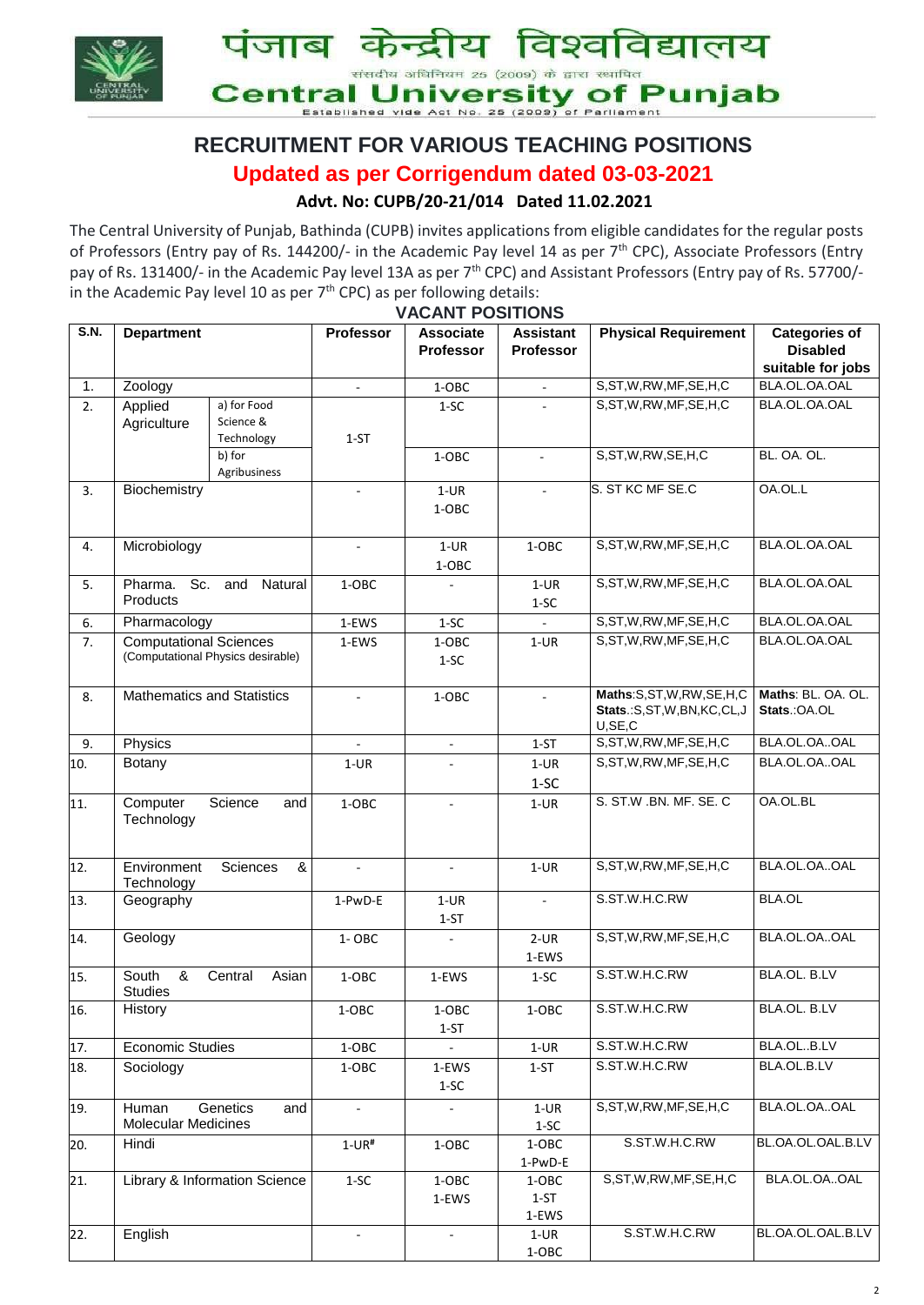

संसदीय अधिनियम 25 (2009) के द्वारा स्थापित

# **Central University of Punjab**

Established vide Act No. 25 (2009) of Parliamen

| 23. | Punjabi                         | 1-OBC    | 1-OBC                  | $1 - ST$    | S.ST.W.H.C.RW                         | BL.OA.OL.OAL.B.LV          |  |
|-----|---------------------------------|----------|------------------------|-------------|---------------------------------------|----------------------------|--|
| 24. | Law                             | $1-UR$   |                        | 1-OBC       | S.SE.W.BN.MF                          | OL.BL.OA.B.LV              |  |
|     |                                 |          |                        | 1-PwD-A     |                                       |                            |  |
| 25. | <b>Financial Administration</b> | $1-SC$   | $1 - ST$               | 1-PWD-C     | S.ST.RW.MF.SE.H.C                     | OA.OL.OAL B.LV             |  |
| 26. | &<br>Media<br>Comm.<br>Mass     | 1-PwD-C  | $1-UR$                 |             | S.ST.W.H.C.RW                         | BLA.OLB.LV                 |  |
|     | <b>Studies</b>                  |          | 1-OBC                  |             |                                       |                            |  |
| 27. | Performing and Fine Arts        | $1 - ST$ | $1-UR$ .               | 2-UR, 2-OBC | &<br>Painting: Arts<br>Arts           | &<br>Painting:             |  |
|     |                                 |          | 1-PwD-A                |             | S.ST.W.H.C.RW<br>Music: S.ST.W.H.C.RW | BL.OA.OL.OAL.B.L<br>V. HH. |  |
|     |                                 |          |                        |             |                                       | • Music:<br>BLA.OL.        |  |
|     |                                 |          |                        |             |                                       | <b>B.LV</b>                |  |
| 28. | Psychology<br>$1-SC$            |          | $1-OBC$                | $1-ST$      | S.ST.W.H.C.RW                         | BLA.OL.B.LV                |  |
|     |                                 |          | $1-SC$                 |             |                                       |                            |  |
| 29. | <b>Physical Education</b>       | $1-SC$   | 1-OBC                  |             |                                       | --                         |  |
|     |                                 |          | 1-EWS                  |             |                                       |                            |  |
| 30. | Education                       |          | $1$ -UR $^{\circledR}$ |             | S.ST.W.H.C.RW                         | BLA.OL.B.LV                |  |

**# Appointment to this position will be subject to the final outcome of the CWP No. 10456 18456 of 2020 titled Dr. Sunil versus CUPB pending before the Hon'ble Punjab and Haryana High Court, Chandigarh.**

**@ Appointment to this position will be subject to the final outcome of the CWP No. 28661 of 2017 titled Shamshir Singh Dhillon versus CUPB pending before the Hon'ble Punjab and Haryana High Court, Chandigarh.**

#### **Important Note for candidates of Advt. No. CUPB/19-20/05 (For Dept. of Performing & Fine Arts) and Advt. No. CUPB/19-20/012 (For all Departments):**

- 1.Those candidates who had applied earlier on the posts of Professor, Associate Professor and Assistant Professors in Department of Performing and Fine Arts advertised vide Advt. No. CUPB/19-20/05 Dated 22.05.2019, may resubmit their application form free of cost if they wish so. If re-submitted by the candidate, his/her re-submitted application will be considered; and incase no re-submission is made, his/her hard copy received against previous Advt. No. CUPB/19-20/012 will be considered for recruitment.
- 2.Those candidates who had applied earlier on these posts in response to the Advt. No. CUPB/19-20/012 Dated 19.01.2020, may re-submit their application form free of cost if they wish so. If re-submitted by the candidate, his/her re-submitted application will be considered; and incase no re-submission is made, his/her hard copy received against previous Advt. No. CUPB/19-20/012 will be considered for recruitment.

## **DON'T SEND HARD COPY OF APPLICATION FORM TO UNIVERSITY**

# **Applicants are required to keep with them duly signed printout of the online application form along with enclosures for future reference.**

*ABBREVIATIONS USED: S=Sitting, ST=Standing , W=Walking, BN=Bending , L=Lifting, KC=Kneeling & Croutching, JU=Jumping, CRL= Crawling, CL=Climbling, MF=Manipulation by Fingers, RW=Reading & Writing, SE=Seeing, H=Hearing, C=Communication, OA=One Arm, OL=One Leg, BA=Both Arms, BL=Both Leg, OAL=One Arm and One Leg , BLOA=Both leg & one arm , BLA=Both Legs Arms, B=Blind, LV=Low Vision, HH= Hearing Impaired ,PP=Pulling & Pushing, CP= Cerebral Palsy, LC= Leprosy Cured, OH= Orthopedically Impaired, VH= Visually Impaired.*

#### **Abbreviations:**

**PWD-A** for Blindness and Low vision; **PWD-B** for Deaf and hard hearing; **PWD-C** for Locomotor disability including cerebral palsy, leprosy cured, dwarfism, acid attack victims and muscular dystrophy; **PWD-D&E** for Autism, intellectual disability, specific learning disability and mental illness and for multiple disability from amongst persons under clauses (a) to (d) including deaf-blindness.

*UR-Unreserved; OBC-Other Backward Classes; SC-Scheduled Caste; ST-Scheduled Tribe;*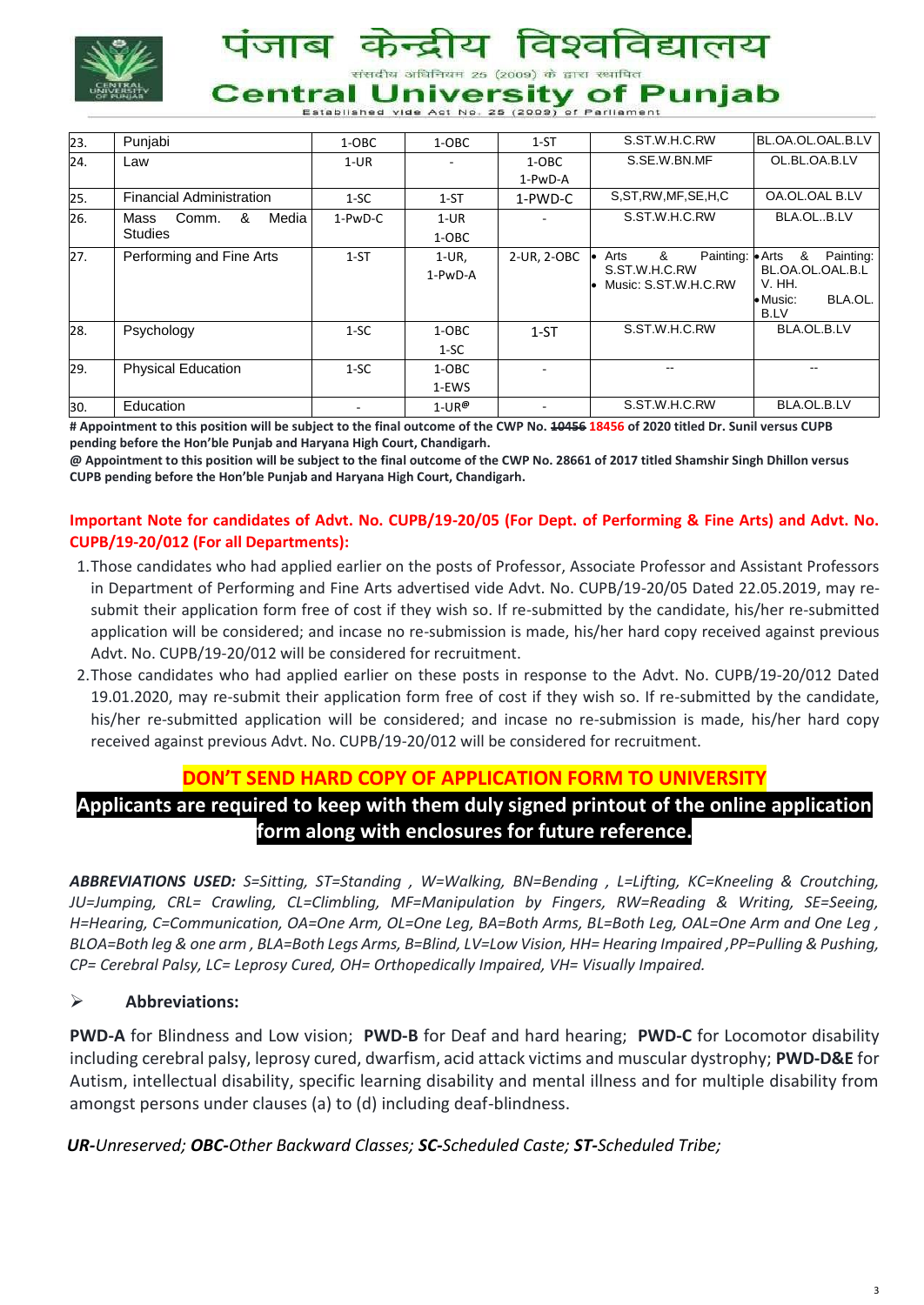

विश्वविद्यालय पजाब कन्दाय संसदीय अधिनियम 25 (2009) के द्वारा स्थापित **Central University of Punjab** 

Established vide Act No. 25 (2009) of Parliamen

# **Essential Qualifications for the Faculty Advertisement-2021**

- 1. The qualification and experience required for teaching posts will be as per "[UGC REGULATIONS ON](https://www.ugc.ac.in/pdfnews/4033931_UGC-Regulation_min_Qualification_Jul2018.pdf)  [MINIMUM QUALIFICATIONS FOR APPOINTMENT OF TEACHERS AND OTHER ACADEMIC STAFF IN](https://www.ugc.ac.in/pdfnews/4033931_UGC-Regulation_min_Qualification_Jul2018.pdf)  [UNIVERSITIES AND COLLEGES AND MEASURES FOR THE MAINTENANCE OF STANDARDS IN HIGHER](https://www.ugc.ac.in/pdfnews/4033931_UGC-Regulation_min_Qualification_Jul2018.pdf)  [EDUCATION, 2018](https://www.ugc.ac.in/pdfnews/4033931_UGC-Regulation_min_Qualification_Jul2018.pdf) and its amendments from time-to-time.
- 2. For faculty positions of Department for Education and Physical Education, minimum eligibility conditions will be as per NCTE Regulations 2014 and its amendments from time to time for M.Ed. / M.P.Ed.
- 3. For the Department of Pharmaceutical Sciences and Natural Products and Deptt. of Pharmacology, **in addition to point No. 1 above**, qualification as per Pharmacy Council of India (PCI)/AICTE guidelines is required.
- 4. For the Department of Computer Science & Technology, **in addition to point No. 1 above**, qualification as per AICTE guidelines is required.
- 5. For the Department of Financial Administration, it is clarified that Master degree, NET/Ph.D. (as applicable) must be qualified in subject of **Commerce.**
- 6. For the Department of Applied Agriculture, following qualifications are required in addition to point No. 1 above:
	- a) **For Food Science and Technology specialization**: Master's degree and Ph.D. degree in Food Technology / Food Science & Technology / Food Processing Technology / Food Processing Engineering is required for Associate Professor;
	- b) **For Agribusiness specialization:** Master's degree, NET/Ph.D. degree in Agribusiness is required for the post of Assistant Professor and Associate Professor.

## **Desirable Qualifications for all subjects/Departments:**

**For Assistant Professor:** PhD+NET and publications in CARE list as per UGC Public Notice No. F.1-1/2018 (Journals/CARE) dated 14.06.2019 and 16.09.2019 is desirable.

**Associate Professor and Professor:** Publications in CARE list as per UGC Public Notice No. F.1- 1/2018(Journals/CARE) dated 14.06.2019 and 16.09.2019 is desirable.

## **IMPORTANT NOTE:**

 **Subjects for which NET or a similar tests accredited by the UGC are not conducted then, the tests conducted by prescribed regulatory bodies like ICAR, AICTE (Valid GATE, GPAT) etc. will be required in place of UGC-CSIR-NET.** 

#### **Note:**

- i. Applicants for the posts of Professors and Associate Professors are required to fill the Academic/Research Score (API) form strictly in the format provided in UGC Regulations-2018 at Table 2 of Appendix II.
- ii. Applicants for the posts of Assistant Professor to fill the shortlisting criteria strictly in the format provided in UGC Regulations-2018 at Table 3A of Appendix II.
- iii. Kindly note that only online applications on the recruitment portal will be considered if the required *enclosures are uploaded with the submission of online application form. Application received through any other mode will be rejected.*

## **Some useful Web links**

- *1.* Please refer webpage for UGC Regulations 2018 https://www.ugc.ac.in/pdfnews/4033931\_UGC-Regulation min Qualification Jul2018.pdf and its subsequent amendments.
- *2.* For NCTE Regulation, 2014: https://ncte.gov.in/Website/regulation.aspx
- *3.* For AICTE Regulation, 2019 and its subsequent amendments: https://www.aicte-india.org/bureaus/administration/rules-regulations
- *4.* For PCI Regulation: http://www.pci.nic.in/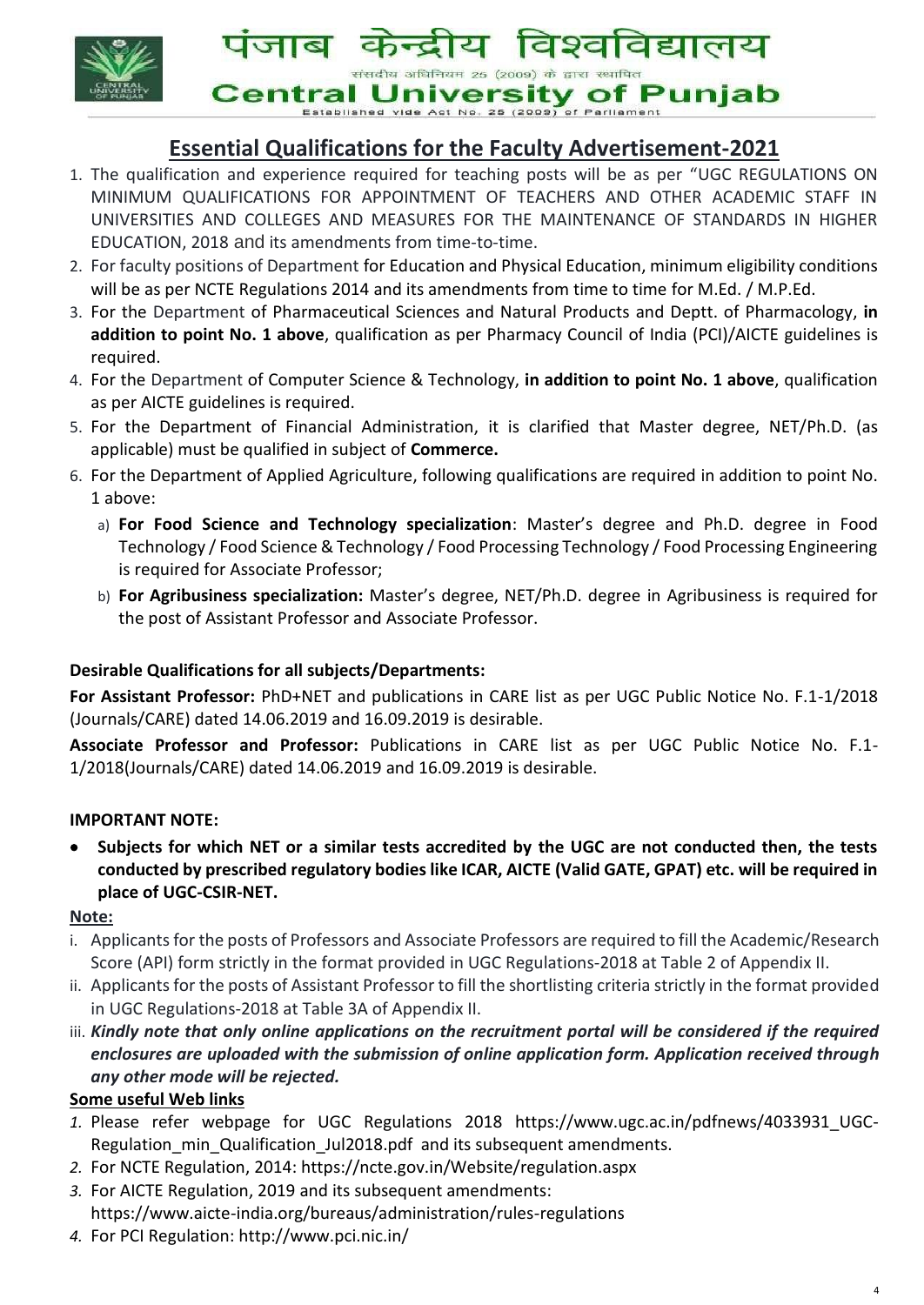



# **General Instructions, Essential Information and Clarifications Advt. No: CUPB/20-21/014 dated 11.02.2021**

- **1. Applicants are required to apply online (through Link: https://cuprec.samarth.edu.in) on before 29.03.2021.**
- 2. The direct recruitment to the posts of Assistant Professor, Associate Professor and Professor in the University shall be on the basis of merit through all India advertisement and selections by the duly constituted Selection Committees.
- 3. The candidates from Non-Government organizations are required to submit Form-16 for claiming their monthly emoluments in support of their claimed experience.
- 4. As per Act, Statutes and Rules of the University, the appointing authority for all regular teaching posts is **Executive Council** of the University.
- 5. A person registered as Overseas Citizen of India (OCI) card holder under section 7A of the Citizenship Act, 1955, is also eligible to apply.
- 6. All appointments made shall be provisional and subject to verification of certificates through proper channels. The University shall verify the documents and antecedents of the applicant at the time of appointment or anytime during the tenure of the service. In case it is found at any point of time that any documents / information submitted by the candidate is false or the candidate has suppressed any relevant information, the services of the selected candidate shall be terminated forthwith without assigning any further reasons and without prejudice to such further action as may be taken under the provisions of Indian Panel Code for production of false certificates.
- 7. If any suitable PWD candidate(s) is found against any post (if eligible otherwise), the University, may consider to give preference to such candidates in order to give prescribed quota to PWD category candidates, irrespective of fact that the post was not earmarked for PWD candidates in the advertisement.
- 8. Any type of corrigendum/addendum/amendments/notice/updation etc. related to this advertisement shall be uploaded on University website www.cup.edu.in only. Further, the University will not send any further information/call letters by post/newspapers. The University will not be responsible for invalid/wrong email ID and Mobile No. mentioned by the candidates. Therefore, it is the responsibility of the candidate to mention correct contact details and regularly check their e-mail, SMS and CUPB website www.cup.edu.in for updates.
- 9. Mere fulfilling eligibility conditions will not entitle any candidate to be called for interview. Stringent criteria will be applied for short-listing the candidates. The University reserves the right to place reasonable limit on the total number of candidates to be called for interview.
- 10. This advertisement contains department wise vacant positions. However, each department may require a particular specialization, therefore, the University reserves the right to shortlist/select candidates as per requirement of specialization/research area.
- 11. Under the term 'good academic record' the candidate must have obtained at least 55% marks (or an equivalent grade in a point scale wherever grading system is followed) at the Master's degree level, or an equivalent degree from an Indian/Foreign University; and at least 50% marks (or an equivalent grade in a point scale wherever grading system is followed) at the Bachelor's degree level or an equivalent degree from an Indian/Foreign University.
- 12. Medium of instructions for teaching is English, except in Department of Hindi and Department of Punjabi.
- 13. Candidates who have been awarded Ph.D. from foreign Universities should enclose "Equivalence Certificate", issued by the Association of Indian Universities, New Delhi, without which their candidature will not be considered and application will be rejected. However, the persons who have acquired Ph.D. degree from Foreign University through nomination by the Ministry of Education's (earlier known as MHRD) foreign scholarship programme will be exempted from the Equivalency Certificate.
- 14. All the qualifications and experience will be counted up to the last date of online applications. Any additional qualification and experience acquired after the closing date will not be taken into account at the time of screening/selection.
- 15. The University reserves the right to withdraw any advertised post at any time without assigning any reason. The right is also reserved with the University either to fill or not to fill the post and the decision of the University in this regard will be final.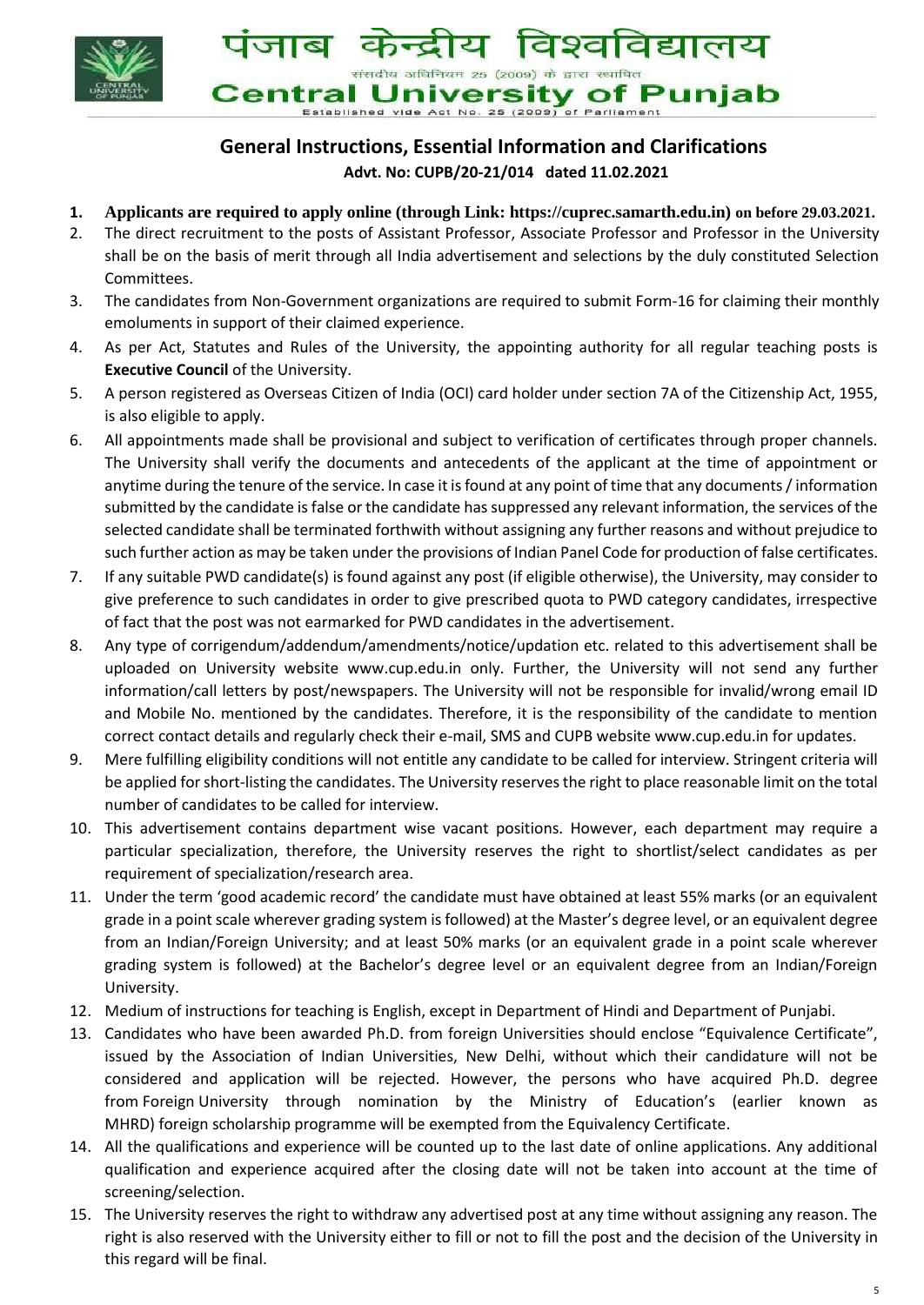

विश्वविद्यालय पजाब मेरा संसदीय अधिनियम 25 (2009) के द्वारा स्थापित **Central University of Punjab** 

Established vide Act No. 25 (2009) of Parliamen

- 16. The University may increase or decrease number of advertised posts without prior notice.
- 17. In case of any inadvertent mistake in the process of selection, which may be detected at any stage even after issuing an appointment letter, the University reserves the right to modify/withdraw/cancel any communication made to the applicant.
- 18. In case of any dispute/ambiguity that may occur in the process of selection, the decision of the University shall be final.
- 19. Higher initial pay may be considered for exceptionally qualified and deserving candidates if recommended by the selection committee.
- 20. Applicants not found suitable for higher positions may be considered for lower position in the same area of specialization.
- 21. The reservations/relaxations to SC/ST/OBC-NCL/PWD/EWS candidates will be provided as per the existing Govt. of India/UGC rules. **The SC/ST/OBC-NCL/PWD/EWS candidates must upload the relevant certificate as per format prescribed by the Government of India. OBC certificate (Non Creamy Layer) and EWS certificate should be issued on or after 01.04.2020.** If the relevant certificates for respective reserved categories are not uploaded with the application, the application shall be rejected.
- 22. A candidate belonging to any reserved category who desires to be considered for any unreserved post also besides the posts under reserved category, will have to submit separate online forms for unreserved posts and reserved posts.
- 23. Separate application (along with application fee) should be filled online for each post applied for.
- 24. Any candidate belonging to SC/ST/OBC-NCL/PWD, who wish to apply for any unreserved post, will not be given any relaxation of marks (10th/12th/Degrees/Diploma/NET etc.) and age etc.
- 25. In case the applicant wants to claim benefits under the PwD category, the applicant's relevant disability should not be less than 40 per cent. Proof to this effect in the form of a valid Disability Certificate must be uploaded/attached with the application.
- 26. The process of selection may be by a presentation/ seminar/interview or a combination thereof.
- 27. All candidates are required to deposit **Application fee on the online portal @ Rs. 750/- for each post**, they apply. However, the SC/ST/PWD/Women candidates are exempted from application fee.
- 28. The University shall not be responsible for any postal delay. Applications, received late, incomplete or without signature, fee and other enclosures, may be summarily rejected.
- 29. It is the responsibility of the candidate to assess his own eligibility for the post for which he/she is applying in accordance with the prescribed qualification, experience etc. In case the candidate who do not meet the minimum eligibility criteria and still apply will do so at their own risk and cost. Please note that the University is not responsible for incorrect entries and fee once paid will not be refunded in any circumstances.
- 30. The University will not send any information by post. The University will not be responsible for any loss of email sent, due to invalid/wrong email ID mentioned by the candidates or for delay/ non receipt of information related to call letter for document verification/interview etc. Therefore, it is the responsibility of the candidate to provide correct email ID & Mobile No. and regularly check email, SMS and websit[e](http://www.cup.edu.in/) [www.cup.edu.in](http://www.cup.edu.in/) from time to time.
- 31. Any change of address from the one given in the application form should be immediately communicated to the University.
- 32. The applicants are advised to list their proposed, ongoing and completed research projects and write a short paragraph on the teaching philosophy and strategy he/she plans to pursue.
- 33. No candidate will be considered beyond the age of 64 years for regular appointment.
- 34. The salary of retired/superannuated persons, if selected, will be fixed as per **UGC letter No. F.71-6/2012(CU) Dated 03.04.2013/GoI** i.e. after deducing pension from last pay drawn.
- 35. The applicants serving in Government/Semi-Government organizations/Public Sector Undertakings/Autonomous Organizations must upload the NOC issued by their employer. In case the candidate is unable to get NOC from his/her employer due to whatsoever reasons at the time of application, he/she may apply online as advance copy and NOC may be submitted at time of interview, failing which his/her candidature will not be considered and he may not be allowed to appear in the interview.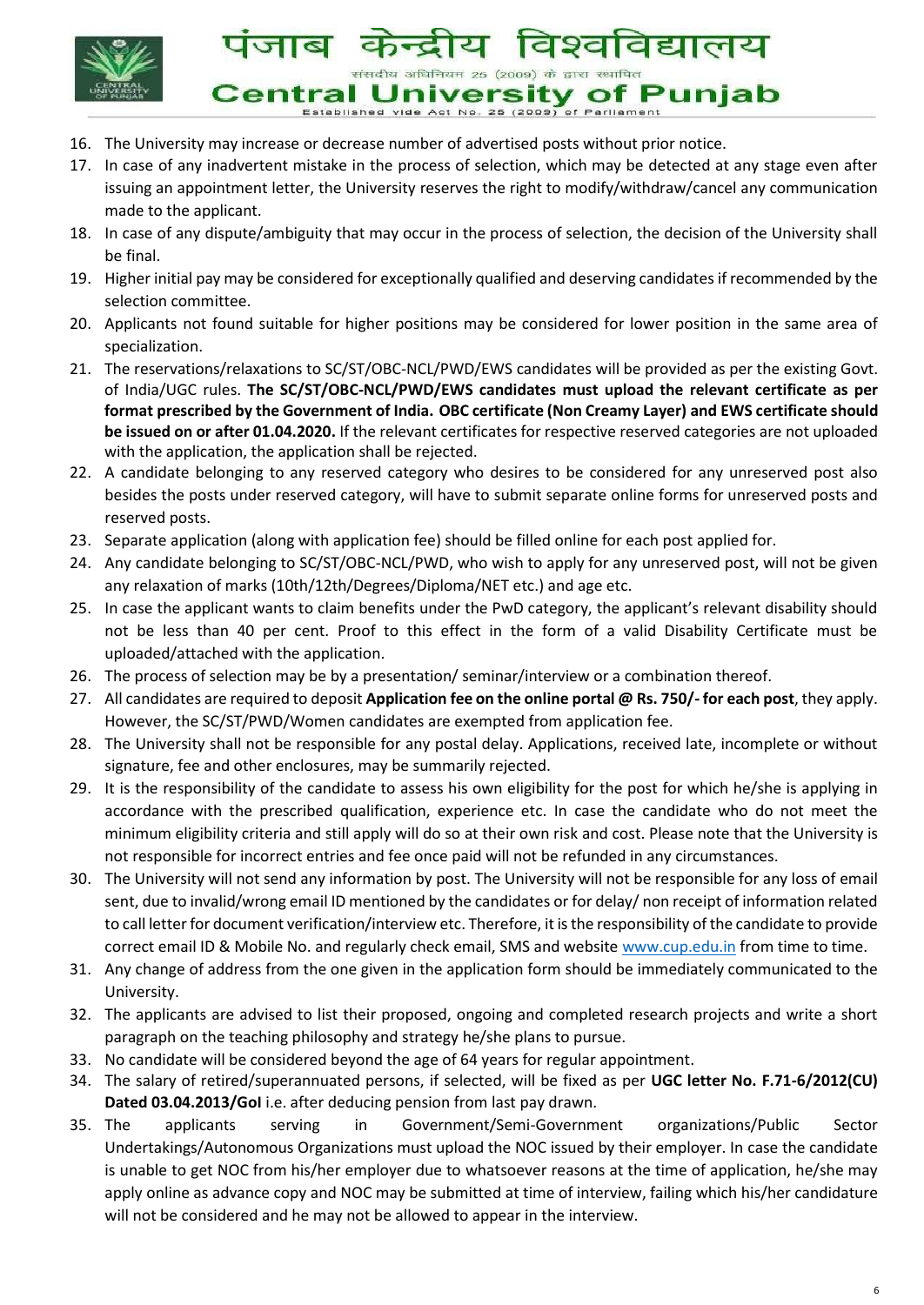

Established vide Act No. 25 (2009) of Parliament

- 36. In case of in-service candidates from private sector, relieving letter from the employer at the time of joining must be submitted.
- 37. The age of the superannuation for all the posts will be as per UGC norms.
- 38. The University employees are covered under "National Pension System" (earlier known as 'New Pension Scheme') introduced by the Government of India. Those who are appointed on deputation, payment of both leave salary and pension contribution will be as per rules.
- 39. Candidates shall have to produce original documents at the time of appearing in interview.
- 40. Canvassing in any form will lead to cancellation of candidature.
- 41. The University reserves the right to place the *curriculum vitae* of any person for any post for the consideration of Selection Committee; to consider "in-absentia" or interview through "Video Conferencing".
- 42. After the interview, in case of selections the appointment will be provisional and is subject to the community certificate being verified through the proper channels. If the verification reveals that the claim of the candidate to belong to SC/ST/OBC **(non creamy layer)**/PWD/EWS is false, his/her services will be terminated forthwith without assigning any further reasons and without prejudice to such further action as may be taken under the provisions of Indian Penal Code for production of false certificate.
- 43. The University will get verified all the certificates in support of qualification, experience etc. submitted by candidates, from the issuing authority. If any document is found to be false/ fake/ incorrect/ malafide at any stage of verification before or after appointment, the document in question shall be summarily rejected and action may be initiated against the candidate for this misconduct including rejection of his/her candidature which shall lead to termination of his/her appointment, if already appointed.
- 44. The appointment of a fresh candidate will be subject to police verification. In case, the report of the police with regard to his/her conduct, character, antecedent etc. is not found to be satisfactory, the provisional appointment shall be withdrawn/cancelled/terminated forthwith without notice.
- 45. The University may/may not draw reserve panel(s) against possible vacancies in future.
- 46. The candidate shall attend the interview at the designated place and time at his/her own expenses. However, the outstation candidates belonging to the SC/ ST/ PwD categories shall be reimbursed to and fro rail fare (as per GOI Rules) for self only for attending interview. In case any station is not connected by rail, ordinary bus fare (shortest route) shall be paid on production of ticket. However, fare for first 30 KM of the journey shall not be reimbursed. The above mentioned concessions shall not be admissible to those SC/ ST/ PwD candidates who are already in Central/ State Government Service/ or holding any other employment.
- 47. The University may transfer to any employees to any of its campuses/constituent colleges.
- 48. In case of disputes/suites or legal proceedings against the University, the Jurisdiction shall be confined to the Court of Bathinda or Punjab and Haryana High Court Chandigarh only.
- 49. Applicants are required to apply online and retain duly signed printout of the online application form along with all the Qualification/ Experience/ Caste certificate/ proof of claim/NOC for interview, if called for.
- 50. **For general queries & information, please contact:**

Incharge (Recruitment) Central University of Punjab VPO Ghudda, District Bathinda PIN 151401 (Punjab) **Email: recruitment@cup.edu.in**

Last date for submission of online application form is **29.03.2021 by 23:59:59 Hours**

## **DON'T SEND HARD COPY OF THE APPLICATION FORM TO UNIVERSITY**

**REGISTRAR**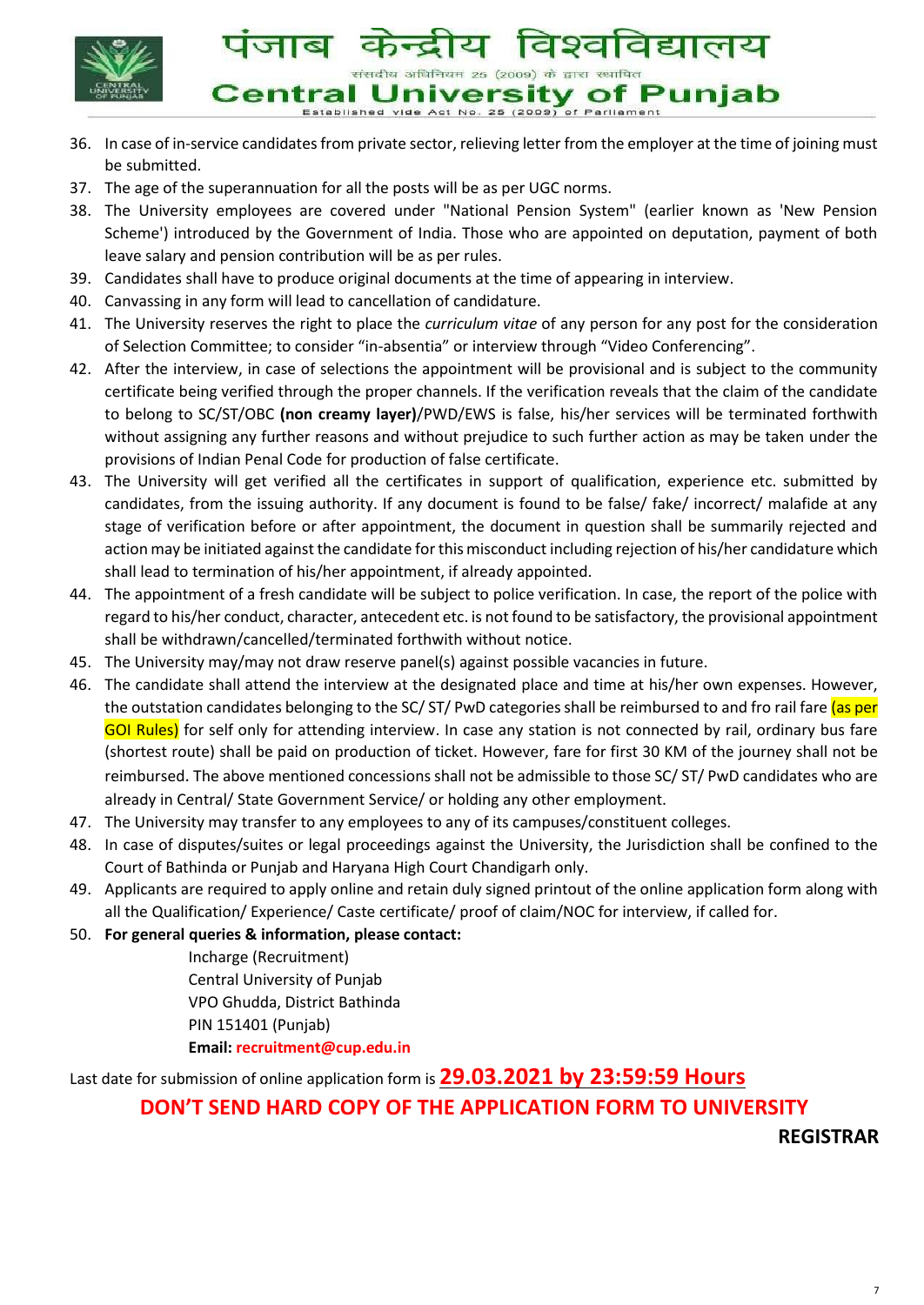

# **(FORM OF CERTIFICATE TO BE PRODUCED BY OTHER BACKWARD CLASSES APPLYING FOR APPOINTMENT TO POSTS UNDER THE GOVERNMENT OF INDIA)**

| This        |  |       |  | is to certify that Shri/ Smt./ Kumari __________________________________son/daughter of                |                  |  |
|-------------|--|-------|--|--------------------------------------------------------------------------------------------------------|------------------|--|
|             |  |       |  |                                                                                                        |                  |  |
|             |  |       |  |                                                                                                        |                  |  |
|             |  |       |  |                                                                                                        |                  |  |
|             |  |       |  | Government of India, Ministry of Social Justice and Empowerment's Resolution No.                       |                  |  |
|             |  | dated |  |                                                                                                        | Shri/Smt./Kumari |  |
|             |  |       |  |                                                                                                        |                  |  |
|             |  |       |  |                                                                                                        |                  |  |
|             |  |       |  | he/she does not belong to the persons/sections (Creamy Layer) mentioned in Column 3 of the Schedule to |                  |  |
|             |  |       |  | the Government of India, Department of Personnel & Training O.M. No. 36012/22/93-Estt (SCT) dated      |                  |  |
| 8.9.1993**. |  |       |  |                                                                                                        |                  |  |
|             |  |       |  |                                                                                                        |                  |  |
|             |  |       |  |                                                                                                        |                  |  |
|             |  |       |  |                                                                                                        |                  |  |
| Dated:      |  |       |  |                                                                                                        |                  |  |
|             |  |       |  |                                                                                                        |                  |  |
| Seal:       |  |       |  |                                                                                                        |                  |  |

\* The authority issuing the certificate may have to mention the details of Resolution of Government of India, in which the caste of the candidate is mentioned as OBC.

\*\* As amended from time to time.

Note: The term "Ordinarily" used here will have the same meaning as in Section 20 of the Representation of the People Act,1950.